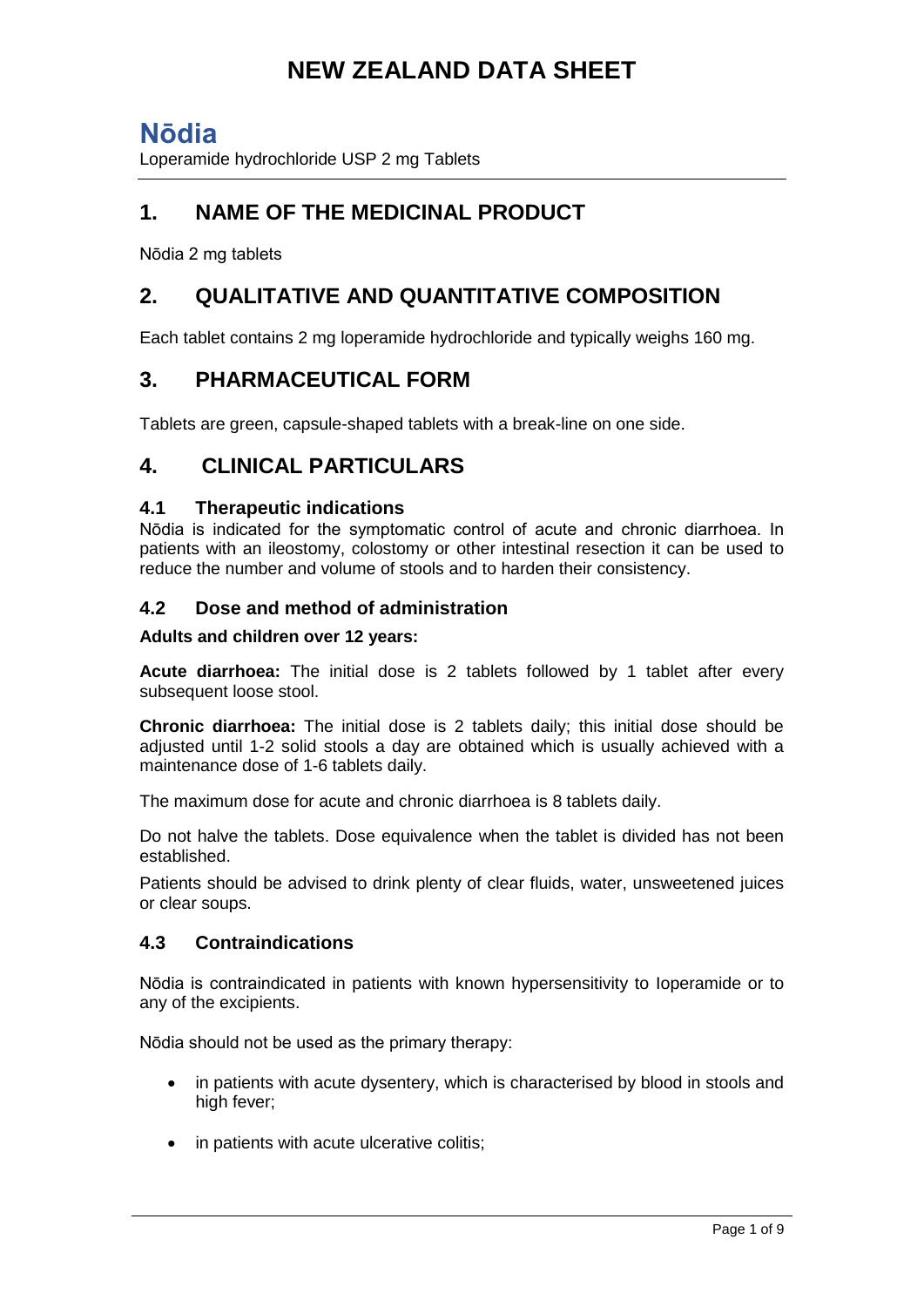# **Nōdia**

Loperamide hydrochloride USP 2 mg Tablets

- in patients with bacterial enterocolitis caused by invasive organisms including *Salmonella, Shigella* and *Campylobacter;*
- in patients with pseudomembranous colitis associated with the use of broadspectum antibiotics.

In general, Nōdia should not be used when inhibition of peristalsis is to be avoided due to the possible risk of significant sequelae including ileus, megacolon and toxic megacolon. Nōdia must be discontinued promptly when constipation, abdominal distension or ileus develop.

Treatment of diarrhoea with Nōdia is only symptomatic. Whenever an underlying etiology can be determined, specific treatment should be given when appropriate.

#### **Use in Children**

Nōdia is contraindicated in children under the age of 12 years.

#### **4.4 Special warnings and precautions for use**

Fluid and electrolyte depletion may occur in patients who have diarrhoea. The use of Nōdia does not preclude the administration of appropriate fluid and electrolyte therapy.

In acute diarrhoea, if clinical improvement is not observed in 48 hours, the administration of Nōdia should be discontinued and patients should be advised to consult their physician.

Cardiac events including QT prolongation and torsades de pointes have been reported in association with overdose. Some cases had a fatal outcome (see section 4.9 Overdose). Patients should not exceed the recommended dose and/or the recommended duration of treatment.

#### **Use in Children**

(See Contraindications).

#### **Abuse and Dependence**

Physical dependence to Nōdia in humans has not been observed. However, studies in monkeys demonstrated that Ioperamide hydrochloride at high doses produced symptoms of physical dependence of the morphine type.

#### **Use in patients with hepatic impairment**

Nōdia should be used with caution in patients with hepatic insufficiency because of reduced first pass metabolism. Patients with hepatic dysfunction should be monitored closely for signs of central nervous system (CNS) toxicity.

#### **Use in patients with renal impairment**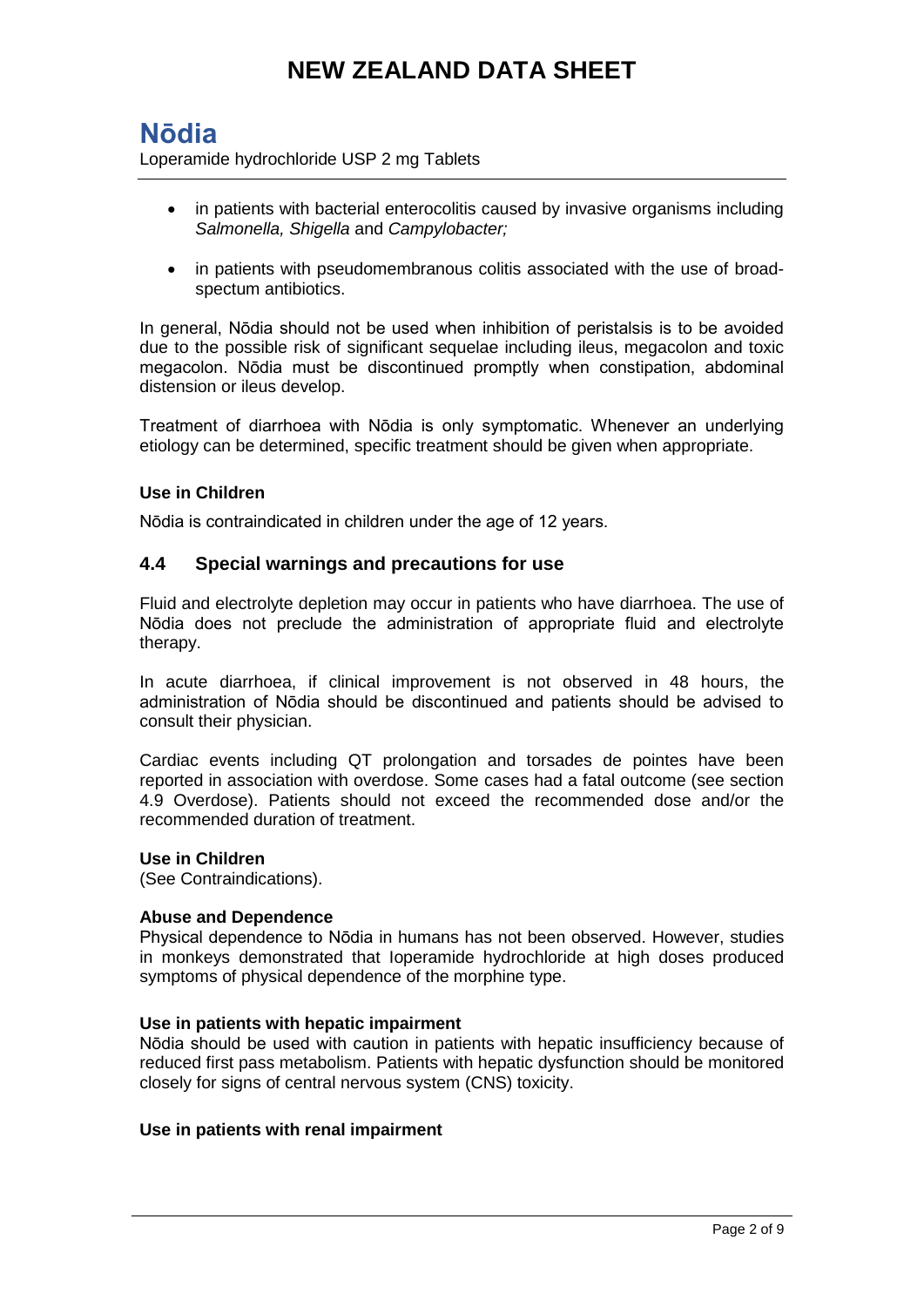## **Nōdia**

Loperamide hydrochloride USP 2 mg Tablets

Since the majority of the drug is metabolised, and the metabolites or the unchanged drug is excreted in the faeces, dose adjustments in patients with a kidney disorder are not required.

#### **Use in patients with AIDS**

Use with caution in patients with AIDS. Patients with AIDS treated with Nōdia for diarrhoea should have therapy stopped at the earliest signs of abdominal distension. There have been isolated reports of toxic megacolon in AIDS patients with infectious colitis from both viral and bacterial pathogens treated with loperamide hydrochloride.

#### **Anticholinergic Effects**

In vitro studies have demonstrated anti-cholinergic properties. Hence, caution should be used in patients with glaucoma, urinary bladder neck obstruction, pyloric obstruction, significant gastric retention, or intestinal stasis.

### **4.5 Interaction with other medicines and other forms of interaction**

#### **Effect of loperamide hydrochloride on other medicines**

Although the pharmacological effect of Ioperamide hydrochloride is not associated with a central action, patients with concomitant administration of tranquillisers or alcohol should be carefully observed.

#### **Other medicines that affect loperamide hydrochloride theoretical interactions**

Consideration should always be given with new medicines as to possible interaction with monoamine oxidase inhibitors. Theoretically, the combination of Nōdia with monoamine oxidase inhibitors (which are also inhibitors of liver microsomal enzymes) may potentiate the action of Ioperamide by blocking its metabolic pathway.

Non-clinical data have shown that loperamide is a P-glycoprotein substrate. Concomitant administration of loperamide (16 mg single dose) with quinidine, or ritonavir, which are both P-glycoprotein inhibitors, resulted in a 2-3 fold increase in loperamide plasma levels. The clinical relevance of this pharmacokinetic interaction with P-glycoprotein inhibitors, when loperamide is given at recommended dosages (2 mg, up to 16 mg maximum daily dose), is unknown.

The concomitant administration of loperamide (4 mg single dose) and itraconazole, an inhibitor of CYP3A4 and P-glycoprotein, resulted in a 3 to 4-fold increase in loperamide plasma concentrations. In the same study a CYP2C8 inhibitor, gemfibrozil, increased loperamide by approximately 2-fold. The combination of itraconazole and gemfibrozil resulted in a 4-fold increase in peak plasma levels of loperamide and a 13-fold increase in total plasma exposure. These increases were not associated with central nervous system (CNS) effects as measured by psychomotor tests (i.e. subjective drowsiness and the Digit Symbol Substitution Test).

The concomitant administration of loperamide (16 mg single dose) and ketoconazole, an inhibitor of CYP3A4 and P-glycoprotein, resulted in a 5-fold increase in loperamide plasma concentrations. This increase was not associated with increased pharmacodynamic effects as measured by pupillometry.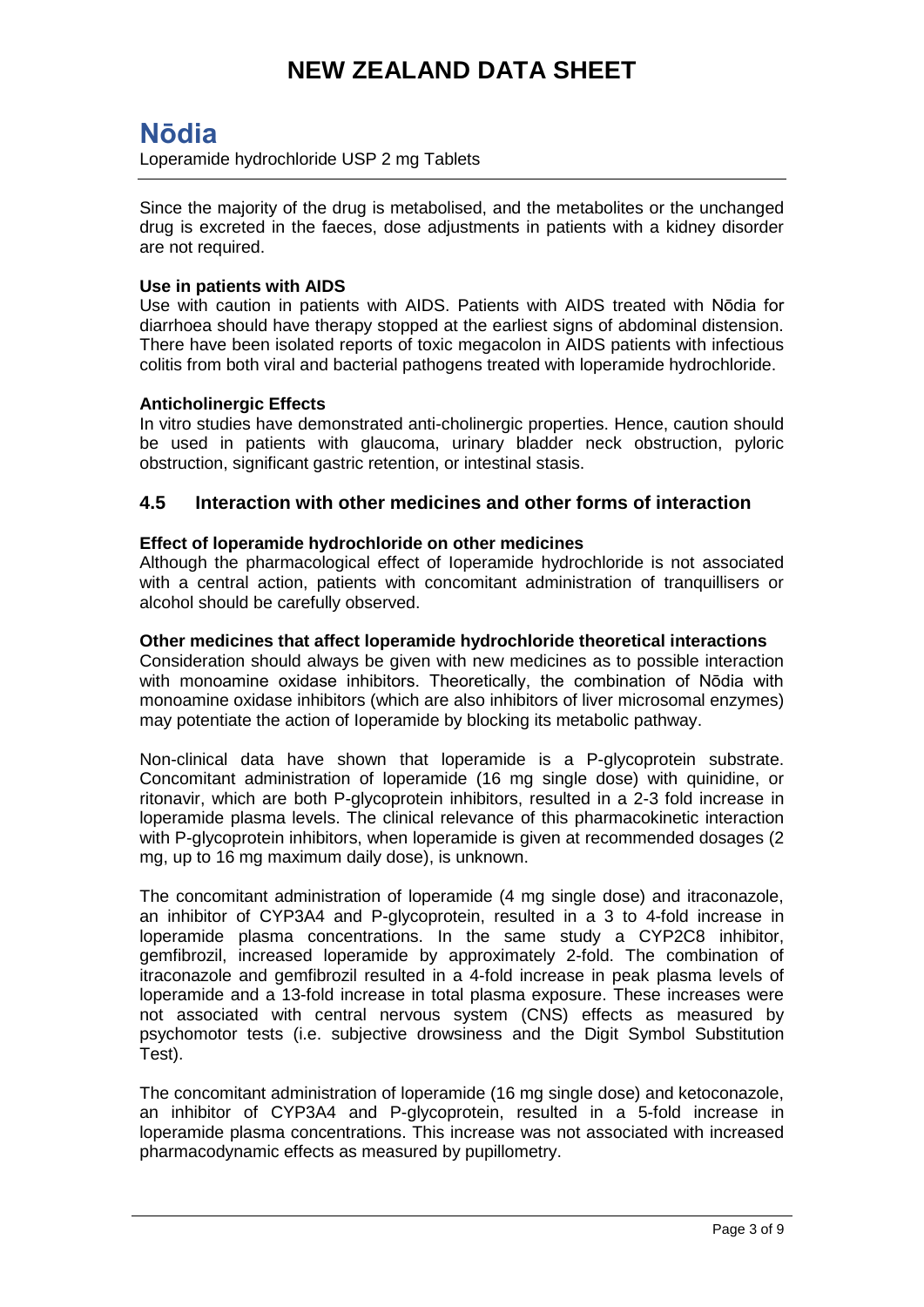# **Nōdia**

Loperamide hydrochloride USP 2 mg Tablets

Concomitant treatment with oral desmopressin resulted in a 3-fold increase of desmopressin plasma concentrations, presumably due to slower gastrointestinal motility.

It is expected that drugs with similar pharmacological properties may potentiate loperamide's effect and that drugs that accelerate gastrointestinal transit may decrease its effect.

### **4.6 Fertility, pregnancy and lactation**

#### **Use in Pregnancy**

#### Category B3

Safe use of Nōdia during pregnancy has not been established. Reproduction studies performed in rats and rabbits with high doses did not demonstrate evidence of impaired fertility or harm to the offspring due to Ioperamide hydrochloride. Higher doses impaired maternal and neonate survival, but even higher doses did not demonstrate teratogenicity. Such experience cannot exclude the possibility of damage to the foetus. Nōdia should be used in pregnant women only if the potential benefit justifies the risk to the foetus.

#### *Use in Lactation*

There is little information on the excretion of Nōdia in human milk, but as small amounts of the drug are detectable in the milk of nursing mothers, the use of Nōdia is not recommended in breast feeding subjects. In a peri- and postnatal study, Ioperamide administered to female rats at a dosage of 40mg/kg indicated a possible adverse effect of lactation as evidenced in a decreased pup-survival rate.

#### **4.7 Effects on ability to drive and use machines**

Tiredness, dizziness or drowsiness may occur in the setting of diarrhoeal syndromes treated with loperamide. Therefore it is advisable to use caution when driving a car or operating machinery.

#### **4.8 Undesirable effects**

#### **Clinical trial data**

The adverse effects reported during clinical investigations of Nōdia are difficult to distinguish from symptoms associated with the diarrhoeal syndrome. Adverse experiences recorded during clinical studies with Nōdia were generally of a minor and self-limiting nature. They were more commonly observed during treatment of chronic diarrhoea.

Adverse events reported from 76 controlled and uncontrolled studies in patients with acute or chronic diarrhoea, irrespective of the causality assessment of the investigators, are summarised in the Table 1.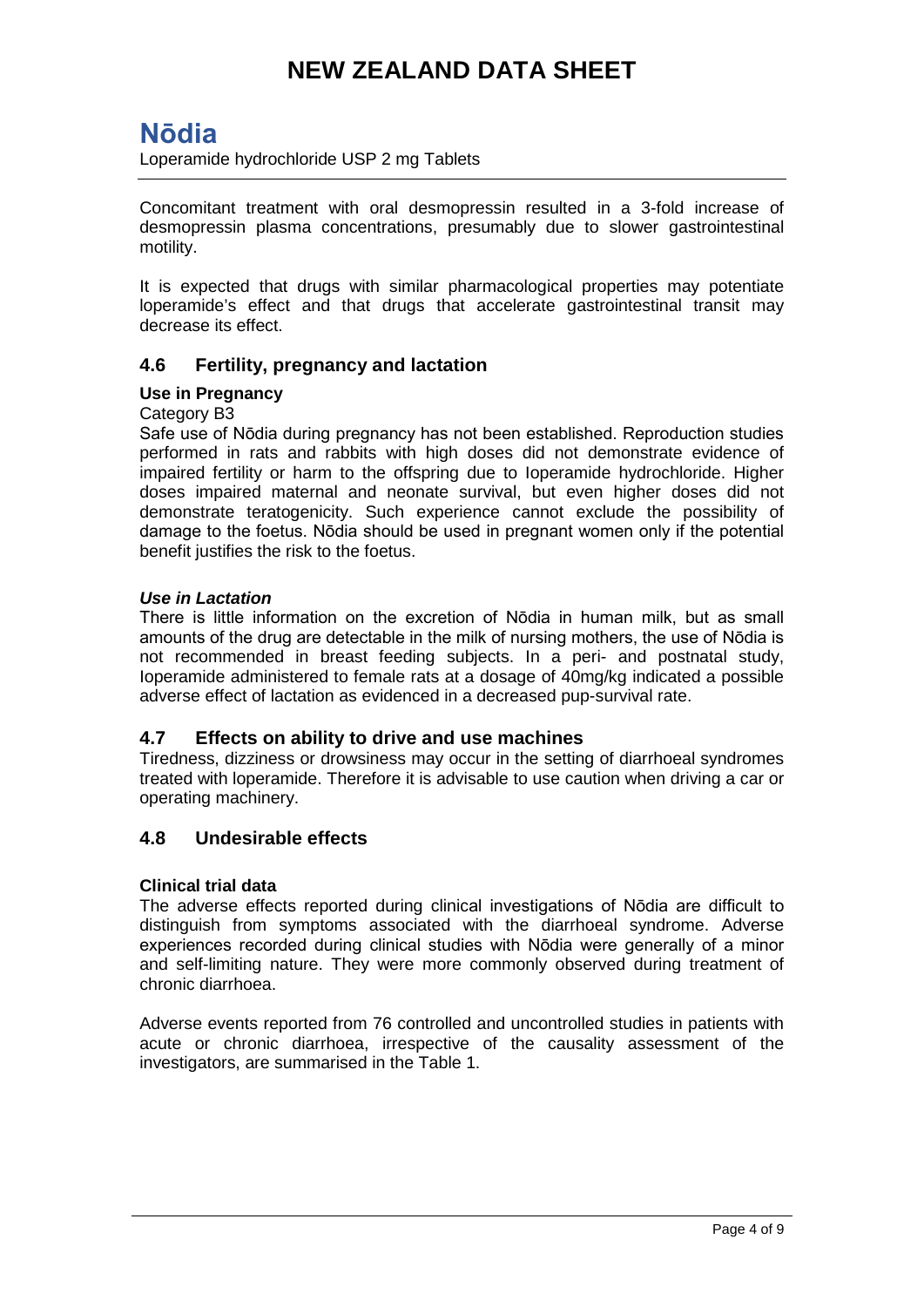## **Nōdia**

Loperamide hydrochloride USP 2 mg Tablets

**Table 1:** Adverse events with an incidence of 1.0% or greater in patients from all studies

|                                                        |      | Acute Diarrhoea Chronic Diarrhoea All Studies <sup>#</sup> |      |
|--------------------------------------------------------|------|------------------------------------------------------------|------|
| No. of treated patients<br><b>Gastrointestinal AE%</b> | 1913 | 1371                                                       | 3740 |
| Nausea                                                 | 0.7% | $3.2\%$                                                    | 1.8% |
| Constipation                                           | 1.6% | 1.9%                                                       | 1.7% |
| Abdominal cramps                                       | 0.5% | 3.0%                                                       | 1.4% |

# All patients in all studies, including those in which it was not specified if the adverse events occurred in patients with acute or chronic diarrhoea.

#### **Post-marketing experience**

The following spontaneous adverse experiences have been reported, and within each system organ class, are ranked by frequency, using the following convention: very common (>1/10); common (>1/100, <1/10); uncommon (>1/1,000, < 1/100); rare (>1/10,000, <1/1,000); very rare (>1/10,000), including isolated reports.

The frequency provided is a reflection of reporting rates for spontaneous adverse experiences and does not represent true incidence or frequency as seen with clinical trials or epidemiological studies.

#### **Skin and subcutaneous tissue disorders:**

Very rare - rash, urticaria and pruritus.

Isolated occurrences of angioedema, and bullous eruptions including Stevens-Johnson syndrome, erythema multiforme, and toxic epidermal necrolysis have been reported with use of loperamide hydrochloride.

#### **Immune system disorders:**

Isolated occurrences of allergic reactions and in some cases severe hypersensitivity reactions including anaphylactic shock and anaphylactoid reactions have been reported with use of loperamide hydrochloride.

#### **Gastrointestinal disorders:**

Very rare - abdominal pain, ileus, abdominal distension, nausea, constipation, vomiting, megacolon including toxic megacolon, flatulence and dyspepsia (see Contraindications and Precautions).

#### **Renal and urinary disorders:**

Isolated reports of urinary retention.

#### **Psychiatric system disorders:**

Very rare - drowsiness.

#### **Nervous system disorders:**

Very rare: Loss of consciousness, depressed level of consciousness, dizziness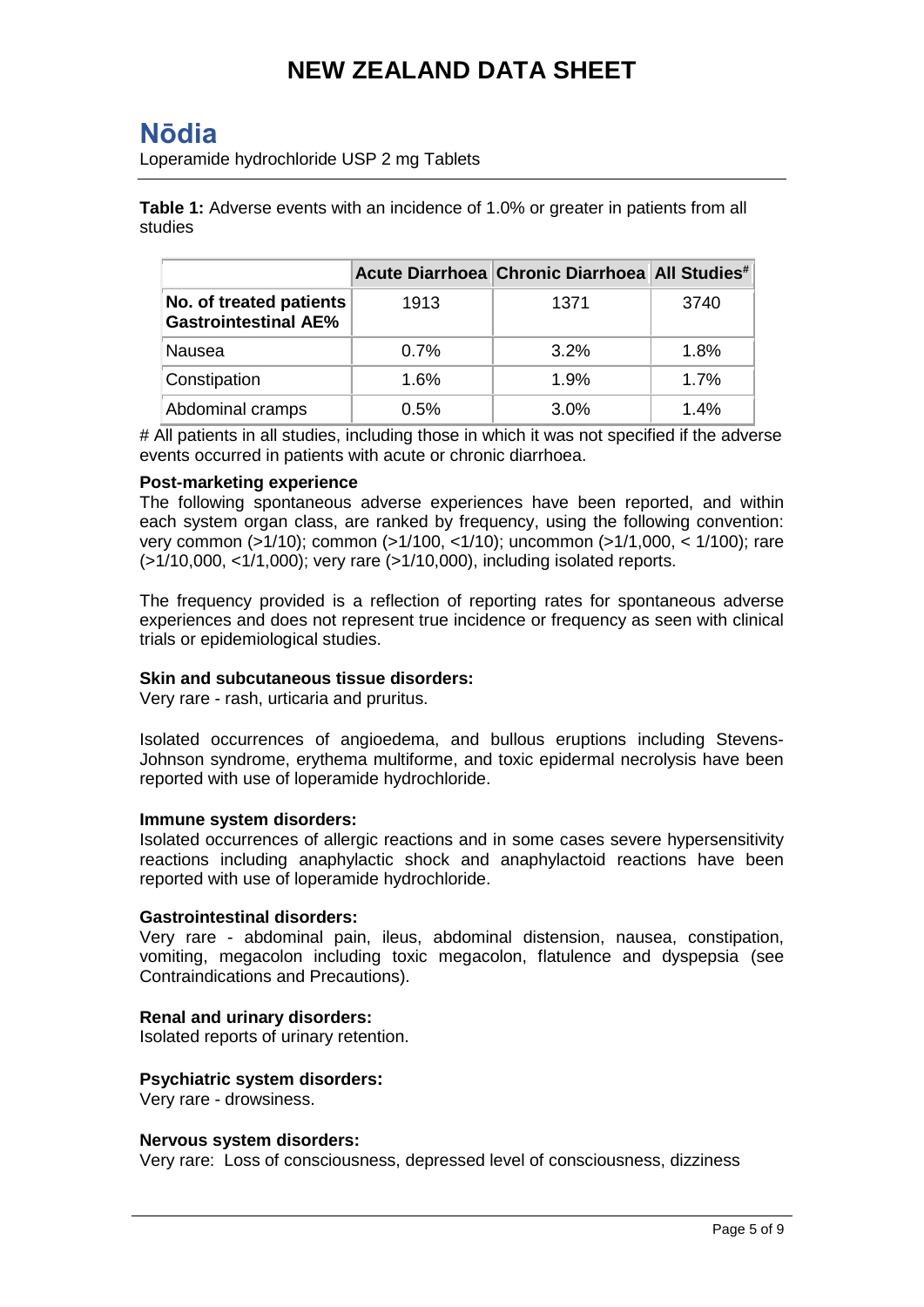## **Nōdia**

Loperamide hydrochloride USP 2 mg Tablets

A number of the adverse events reported during the clinical investigations and postmarketing experience with loperamide are frequent symptoms of the underlying diarrhoeal syndrome (abdominal pain/discomfort, nausea, vomiting, dry mouth, tiredness, drowsiness, dizziness, constipation and flatulence). These symptoms are often difficult to distinguish from undesirable drug effects.

#### **Reporting of suspected adverse reactions**

Reporting suspected adverse reactions after authorisation of the medicine is important. It allows continued monitoring of the benefit/risk balance of the medicine. Healthcare professionals are asked to report any suspected adverse reactions <https://nzphvc.otago.ac.nz/reporting/>

#### **4.9 Overdose**

In individuals who have ingested overdoses of loperamide HCl, cardiac events such as QT interval prolongation, torsades de pointes, other serious ventricular arrhythmias, cardiac arrest and syncope have been observed (see section 4.4 Special warnings and precautions for use). Fatal cases have also been reported.

#### **Symptoms**

In case of overdose (including relative overdose due to hepatic dysfunction), central nervous system depression (stupor, co-ordination abnormality, somnolence, miosis, muscular hypertonia, respiratory depression), urinary retention and paralytic ileus may occur. Children may be more sensitive to CNS effects than adults.

In clinical trials using loperamide hydrochloride, an adult took three 20 mg doses within a 24-hour period, was nauseated after the second, and vomited after the third dose.

#### **Treatment**

If vomiting has occurred spontaneously, a slurry of 100 g of activated charcoal should be administered orally as soon as fluids can be maintained.

If vomiting has not occurred, gastric lavage should be performed, followed by administration of 100 g of activated charcoal slurry through gastric tube. In the case of overdosage, patient should be monitored for signs of CNS depression and/or respiratory depression for at least 24 hours. If CNS depression is observed, naloxone may be administered. If responsive to naloxone, vital signs must be monitored carefully for recurrence of symptoms of drug overdosage for at least 24 hours after the last dose of naloxone. In view of the prolonged action of Ioperamide and the short duration (one to three hours) of naloxone, the patient must be monitored closely and treated repeatedly with naloxone as indicated. Based on the fact that relatively little Ioperamide is excreted in urine, forced diuresis is not expected to be effective for Nōdia overdosage.

For advice on the management of overdose please contact the National Poisons Centre on 0800 POISON (0800 764766).

## **5. PHARMACOLOGICAL PROPERTIES**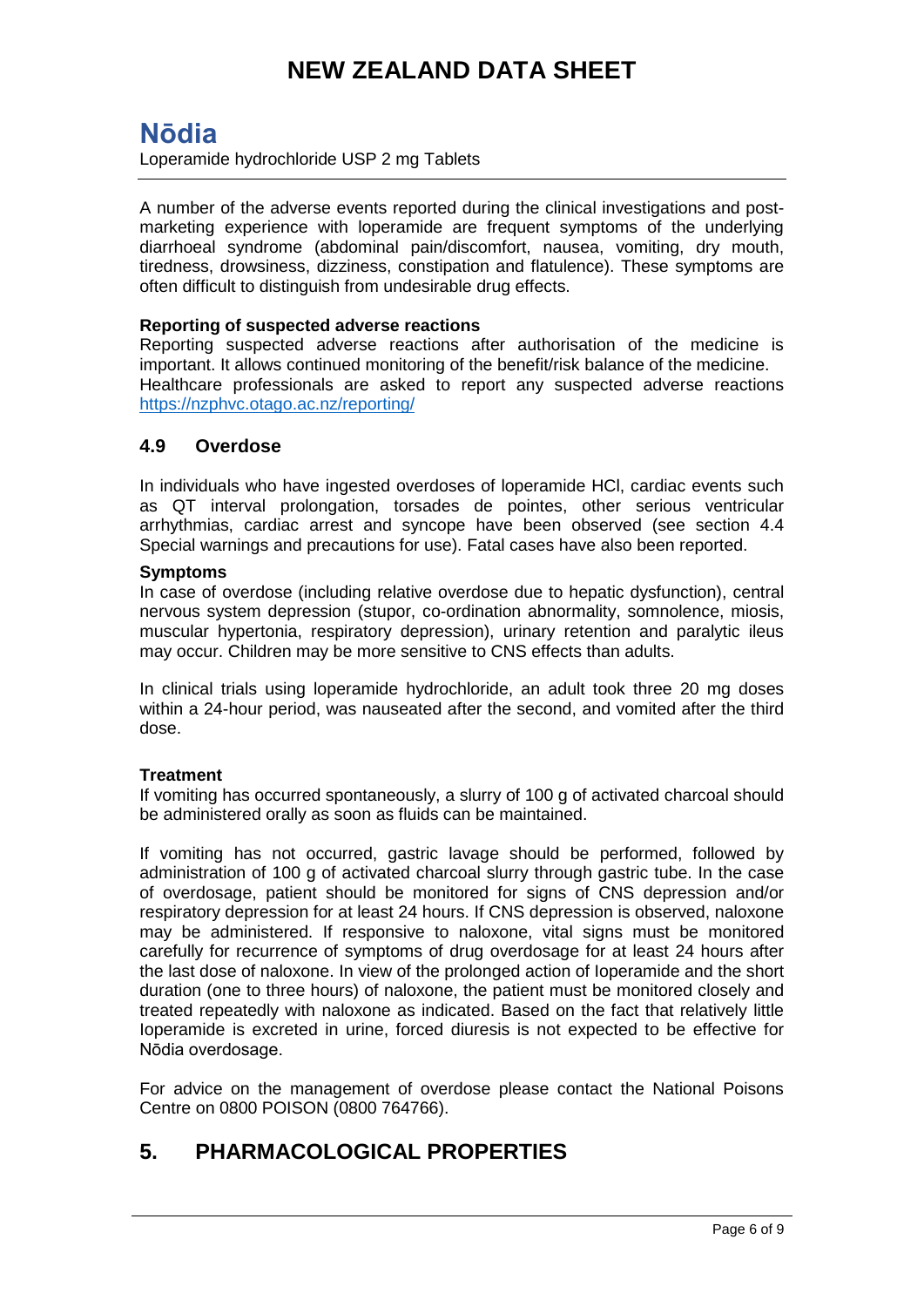## **Nōdia**

Loperamide hydrochloride USP 2 mg Tablets

### **5.1 Pharmacodynamic properties**

#### **Pharmacological classification** – antidiarrhoeal **ATC code:** A07DA03

#### **Pharmacodynamics**

**Antidiarrhoeal Activity:** Loperamide binds to the opiate receptor in the gut wall. Consequently, it inhibits the release of acetylcholine and prostaglandins, thereby reducing propulsive peristalsis and increasing intestinal transit time. Studies suggest that loperamide may increase the tone of the anal sphincter, reducing incontinence and urgency.

Due to its high affinity for the gut wall and its high first-pass metabolism, loperamide hardly reaches the systemic circulation. In man, as a constipating agent, loperamide on a mg to mg basis is about 3 times more potent than diphenoxylate hydrochloride and 25 times more potent than codeine phosphate.

The onset of action, as determined in clinical studies with volunteers, indicated that clinical improvement occurs within 1-3 hours following drug administration (4 mg dose). The duration of action was determined from the interval between the time treatment was stopped due to constipation and the time bowel motion and stool consistency were again normal. In normal test subjects, a single 4 mg dose of Ioperamide significantly increased the median time of defaecation from 23 hours to 41 hours.

In those patients where biochemical and haematological parameters were monitored during clinical trials, no trends toward abnormality during Ioperamide therapy were noted. Similarly, urinalysis, ECG, and clinical ophthalmological examinations did not show trends towards abnormality.

**CNS Activity:** Animal studies indicate that Ioperamide is devoid of analgesic properties (2-16 mg/kg). Studies in morphine-dependent monkeys demonstrated that loperamide hydrochloride in high subcutaneous doses prevented signs of morphine withdrawal. However, in humans the naloxone challenge pupil test which when positive indicated opiate-like effects, was negative when performed after a single high dose or after more than two years of therapeutic use (mean dose 4 mg/day) of Ioperamide hydrochloride.

**Cardiovascular Effects:** In human volunteers, analysis of electrocardiograms obtained pre-therapy, and then two and six hours after administration of Ioperamide hydrochloride (16 mg), revealed no evidence of cardiovascular toxicity.

#### **5.2 Pharmacokinetic properties**

#### **Metabolism and Excretion**

The absorption, excretion and tissue distribution of a single oral dose of <sup>3</sup>H-labelled Ioperamide was studied in rats (1.25 mg/kg) and man (2 mg). In man, peak plasma levels of about 2 ng/ml of intact drug occurred at 4 hours.

In the rat, approximately 15% of the administered dose was recovered after 96 hours. The highest residual concentration was found in the liver; the lowest in fatty tissue.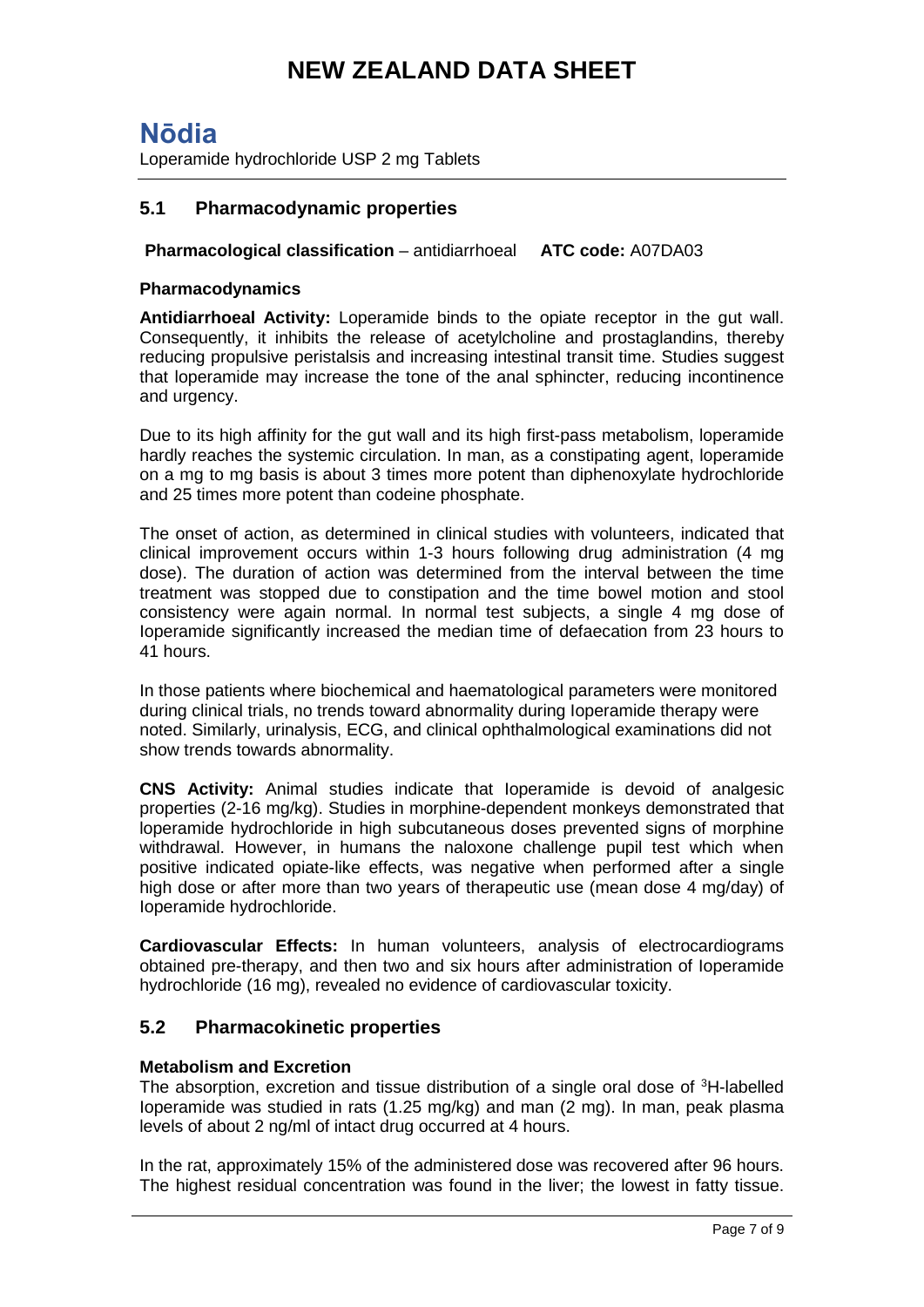## **Nōdia**

Loperamide hydrochloride USP 2 mg Tablets

About 60% of the administered dose was recovered from the faeces mainly as unchanged drug. Urinary excretion accounted for approximately 5% of which only 20% was unmetabolised Ioperamide. The existence of an enterohepatic shunt has been shown in rats and is assumed in man.

The half-life of loperamide in man is about 11 hours with a range of 9-14 hours. Elimination mainly occurs by oxidative N-demethylation, which is the main metabolic pathway of loperamide. Excretion of the unchanged loperamide and the metabolites mainly occurs through the faeces. The combined cumulative urinary excretion of Ioperamide and its conjugates accounts for only about 2% of the administered dose.

### **5.3 Preclinical safety data**

Non-clinical in vitro and in vivo evaluation of loperamide indicates no significant cardiac electropysiological effects within its therapeutically relevant concentration range and at significant multiples of this range (up to 47-fold). However, at extremely high concentrations associated with overdoses (see section 4.4 Special warnings and precautions for use), loperamide has cardiac electrophysiological actions consisting of inhibition of potassium (hERG) and sodium currents, and arrhythmias.

## **6. PHARMACEUTICAL PARTICULARS**

### **6.1 List of excipients**

Colloidal silicon dioxide, Lactose monohydrate, Magnesium stearate, Maize starch, Povidone, Purified talc, Sodium starch glycollate

Colouring agents – Brilliant blue FCF, Quinoline yellow

#### **6.2 Incompatibilities**

No data available.

#### **6.3 Shelf life**

3 years

#### **6.4 Special precautions for storage**

Store below 25°C. Protect from heat, light and moisture. Keep out of reach of children.

### **6.5 Nature and contents of container**

Nōdia 2 mg tablets are available in cartons containing 8, 16 and 400 tablets in a blister pack.

### **6.6 Special precautions for disposal and other handling**

No special precautions for disposal and handling.

### **7. MEDICINE SCHEDULE**

Prescription Medicine for packs of 400 tablets.